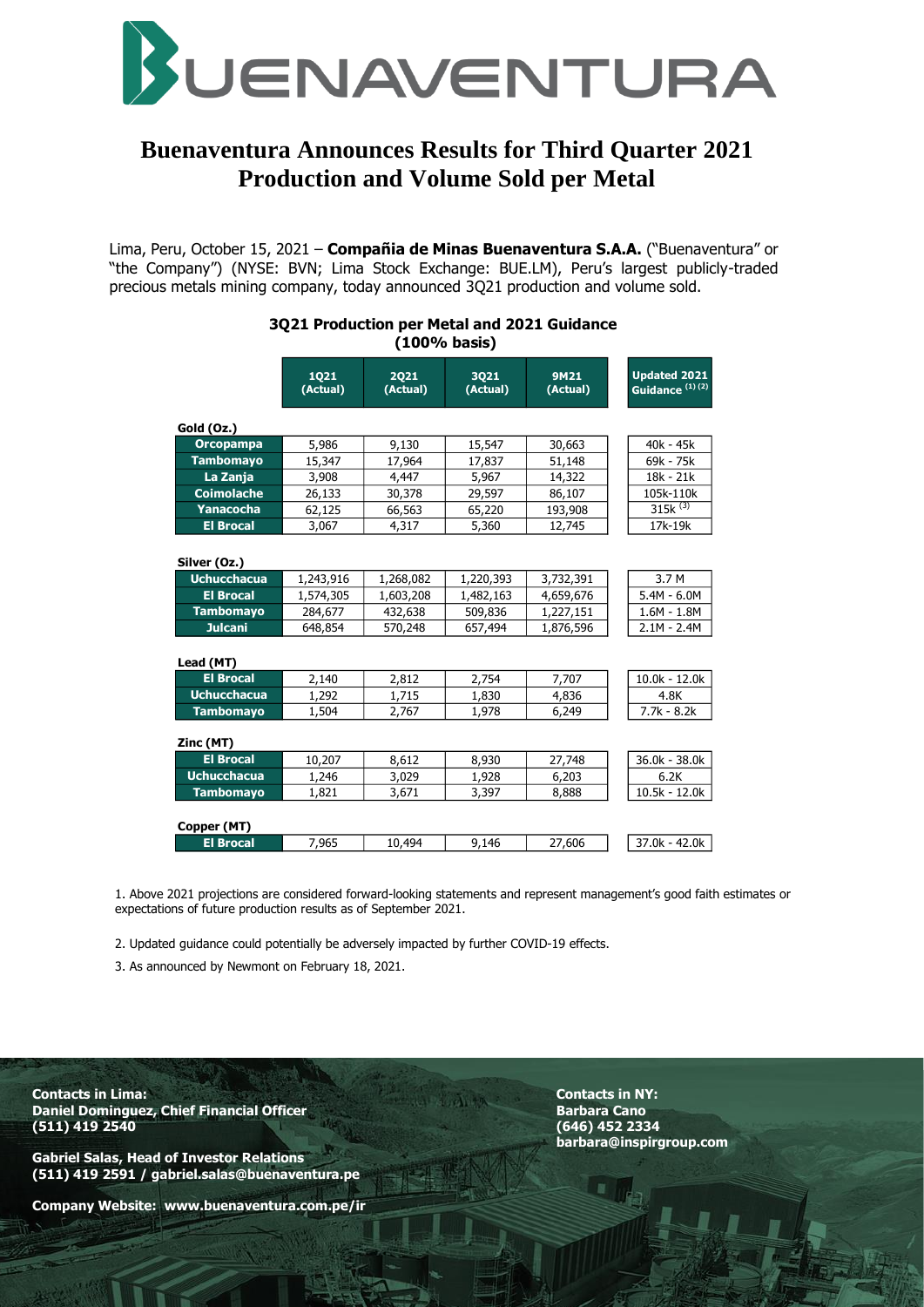## **Additional Comments**

#### **Tambomayo:**

3Q21 gold production was in line with expectations. 2021 gold guidance remains unchanged.

The Company has increased its full year 2021 silver, lead and zinc production guidance.

#### **Orcopampa:**

3Q21 successful ramp-up with gold production in line with expectations. 2021 guidance remains unchanged.

#### **Coimolache:**

3Q21 gold production in line with expectations. The Company has increased it's 2021 gold production guidance for Coimolache.

### **La Zanja:**

3Q21 gold production exceeded expectations. The Company has increased its 2021 gold production guidance for La Zanja.

#### **Julcani:**

3Q21 silver production was in line with expectations. 2021 guidance remains unchanged.

### **El Brocal:**

3Q21 production was in line with expectations. The Company has decreased its 2021 Gold and Zinc guidance slightly due to decreased processing plant recovery.

#### **Uchucchacua:**

3Q21 silver, lead and zinc production below expectations with decreased production due to suspended operations resulting from an illegal road blockade by members of the local community which began on September 13, 2021.

Decreased 2021 silver production will be partially offset for the remainder of the year by increased production by other mining units.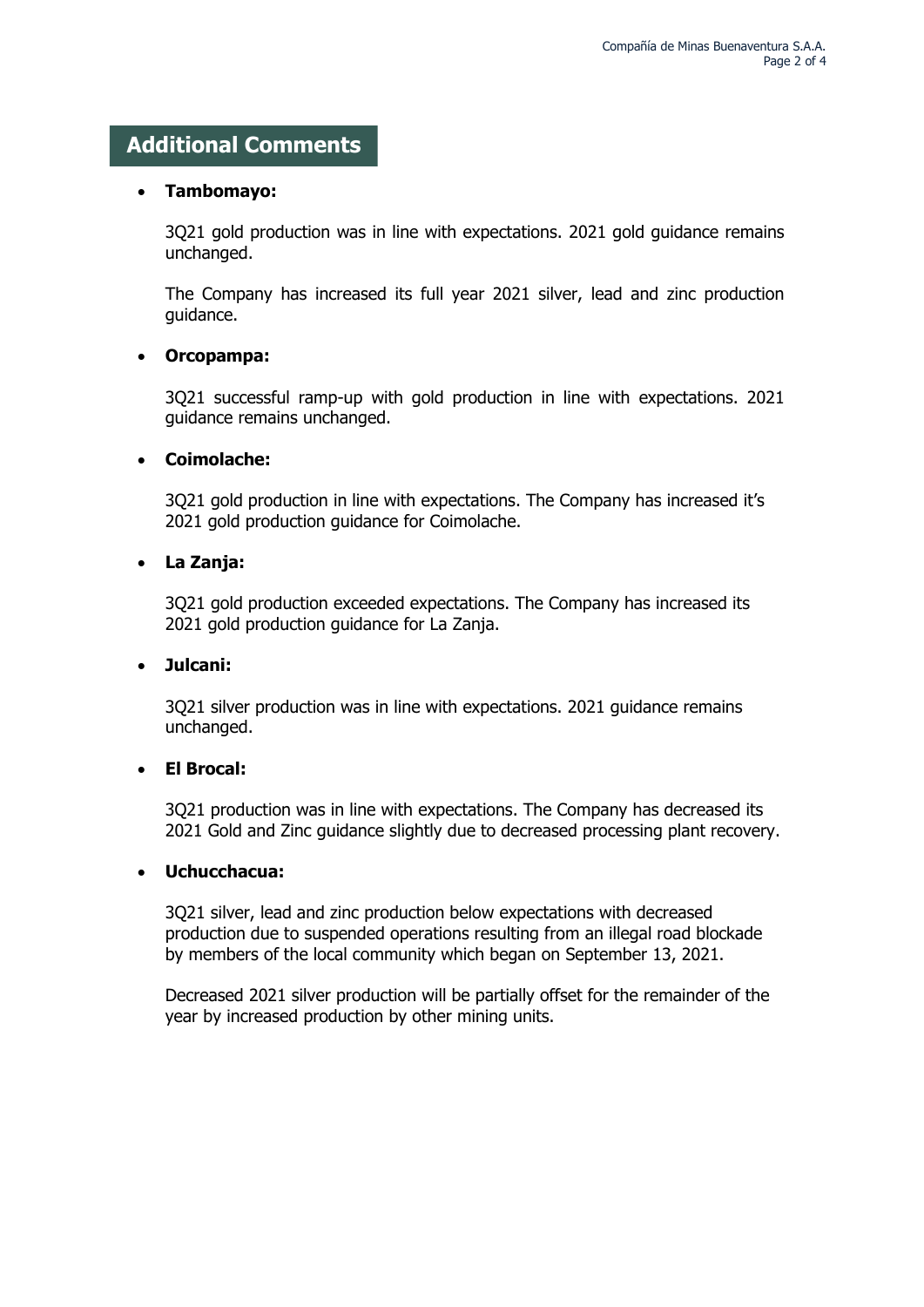# **3Q21 Volume sold per Metal (100% basis)**

|                    | <b>1Q21</b><br>(Actual) | <b>2Q21</b><br>(Actual)       | 3Q21<br>(Actual)        | <b>9M21</b><br>(Actual) |
|--------------------|-------------------------|-------------------------------|-------------------------|-------------------------|
| Gold (Oz.)         |                         |                               |                         |                         |
| <b>Orcopampa</b>   | 5,698                   | 9,618                         | 15,646                  | 30,962                  |
| <b>Tambomayo</b>   | 14,631                  | 16,652                        | 15,943                  | 47,225                  |
| La Zanja           | 3,897                   | 4,455                         | 5,169                   | 13,521                  |
| <b>Coimolache</b>  | 28,094                  | 29,815                        | 30,893                  | 88,802                  |
| <b>El Brocal</b>   | 1,951                   | 2,805                         | 3,806                   | 8,562                   |
| Silver (Oz.)       |                         |                               |                         |                         |
| <b>Uchucchacua</b> | 1,029,816               | 1,226,055                     | 1,107,282               | 3,363,154               |
| <b>El Brocal</b>   | 1,244,168               | 1,325,553                     | 1,235,143               | 3,804,864               |
| <b>Tambomayo</b>   | 257,290                 | 380,029                       | 445,525                 | 1,082,844               |
| <b>Julcani</b>     | 614,164                 | 547,606                       | 606,737                 | 1,768,507               |
| Lead (MT)          |                         |                               |                         |                         |
| <b>El Brocal</b>   | 2,239                   | 2,597                         | 2,461                   | 7,297                   |
| <b>Uchucchacua</b> | 1,014                   | 1,450                         | 1,562                   | 4,025                   |
| <b>Tambomayo</b>   | 1,440                   | 2,575                         | 1,813                   | 5,827                   |
| <b>Julcani</b>     | 113                     | 91                            | 83                      | 286                     |
| Zinc (MT)          |                         |                               |                         |                         |
| <b>El Brocal</b>   | 8,491                   | 7,117                         | 7,367                   | 22,975                  |
| <b>Uchucchacua</b> | 914                     | 2,309                         | 1,444                   | 4,667                   |
| <b>Tambomayo</b>   | 1,401                   | 3,049                         | 2,304                   | 6,754                   |
| Copper (MT)        |                         |                               |                         |                         |
| <b>El Brocal</b>   | 7,536                   | 9,948                         | 8,677                   | 26,161                  |
|                    |                         | <b>Realized Metal Prices*</b> |                         |                         |
|                    | <b>1Q21</b><br>(Actual) | <b>2Q21</b><br>(Actual)       | <b>3Q21</b><br>(Actual) | <b>9M21</b><br>(Actual) |
| $CQ   A Q   CQ$    | 1.726                   | 1.815                         | 1 764                   | 1 771                   |

|             | (Actual) | (Actual) | (Actual) | (Actual) |
|-------------|----------|----------|----------|----------|
| Gold (Oz)   | 1,726    | 1,815    | 1,764    | 1,771    |
| Silver (Oz) | 26.98    | 27.06    | 23.94    | 25.98    |
| Lead (MT)   | 2,129    | 2,192    | 2,412    | 2,249    |
| Zinc (MT)   | 3,220    | 3,010    | 3,048    | 3,088    |
| Copper (MT) | 8,994    | 10,033   | 9,488    | 9,553    |

\*Buenaventura consolidated figures.